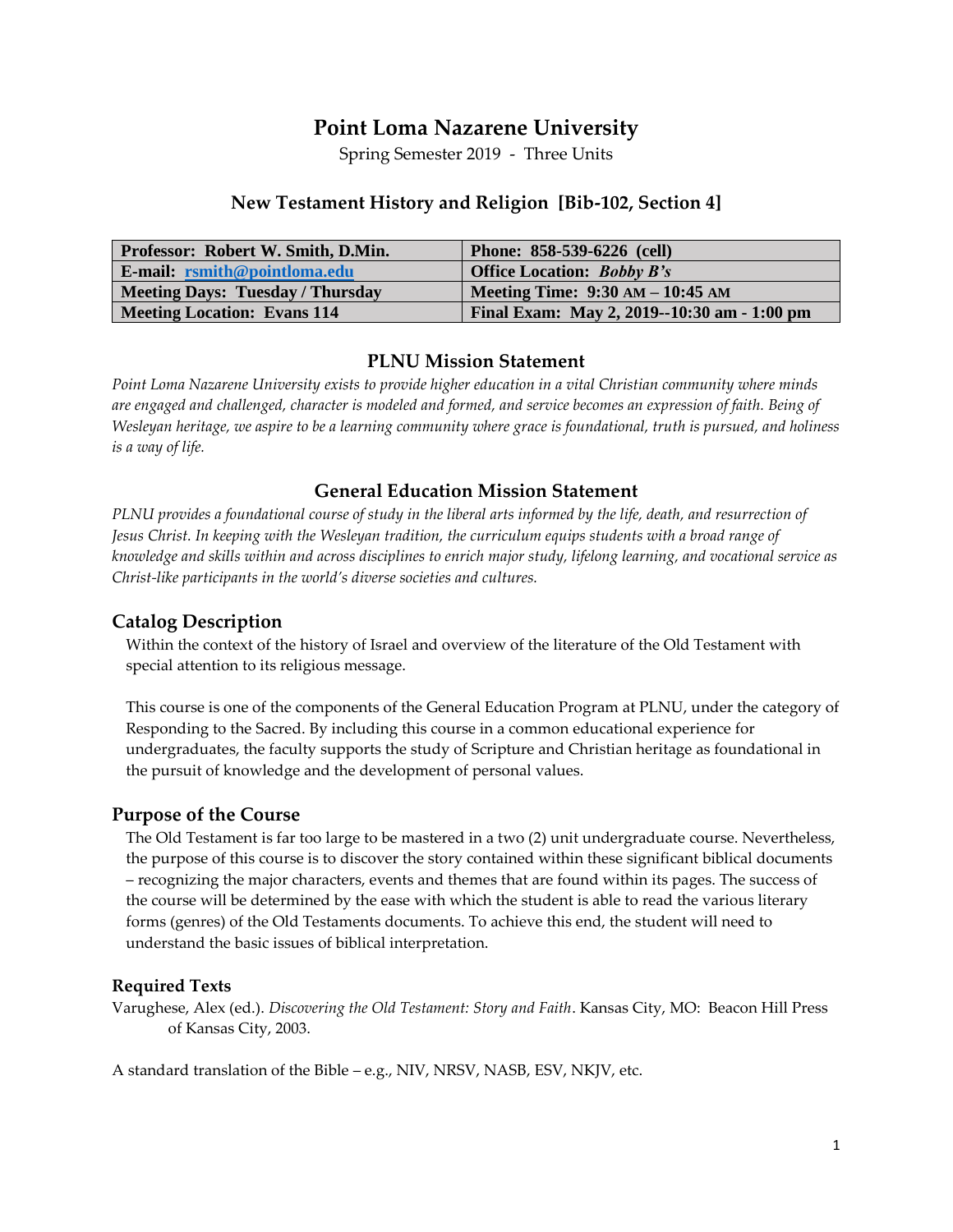### **Course Learning Outcomes**

Students will be able to:

- Identify the historical contexts of the New Testament'
- Articulate the unity of the Old Testament and the New Testament in its canonical context within the diverse literature of the Christian canon.
- Articulate and appreciate the ways in which the Bible, understood as given by divine inspiration, functions as the church's central norm for Christian discipleship, faith, and practice.
- Articulate the basic context of the books of the New Testament and the methods appropriate to the interpretation of those books.

#### **Course Requirements**

- Complete all assigned readings from the New Testament and the textbook.
- Complete all assignments, quizzes, and examinations on designated dates.
- Write a 1500 word biblical interpretation paper following the exegetical method provided in this syllabus. The paper is due at the beginning of class on April 23, 2019.
- Participate in class discussions.

### **Grading**

| 300 points   |
|--------------|
| 200 points   |
| 100 points   |
| 150 points   |
| $250$ points |
|              |
|              |

**TOTAL** 1000 points

## **Incompletes and Late Assignments:**

All assignments are to be submitted/turned in by the beginning of the class session when they are due including assignments posted in Canvas. Incompletes will only be assigned in extremely unusual circumstances.

## **Final Examination Policy:**

Successful completion of this class requires taking the final examination **on its scheduled day**, The final examination schedule is posted on the Class Schedules site. No request for early examinations or alternative days will be approved.

## **PLNU Copyright Policy:**

Point Loma Nazarene University, as a non-profit educational institution, is entitled by law to use materials protected by the US Copyright Act for classroom education. Any use of those materials outside the class may violate the law.

## **PLNU Academic Honesty Policy:**

Students should demonstrate academic honesty by doing original work and by giving appropriate credit to the ideas of others. Academic *dis*honesty is the act of presenting information, ideas, and/or concepts as one's own when in reality they are the results of another person's creativity and effort. A faculty member who believes a situation involving academic dishonesty has been detected may assign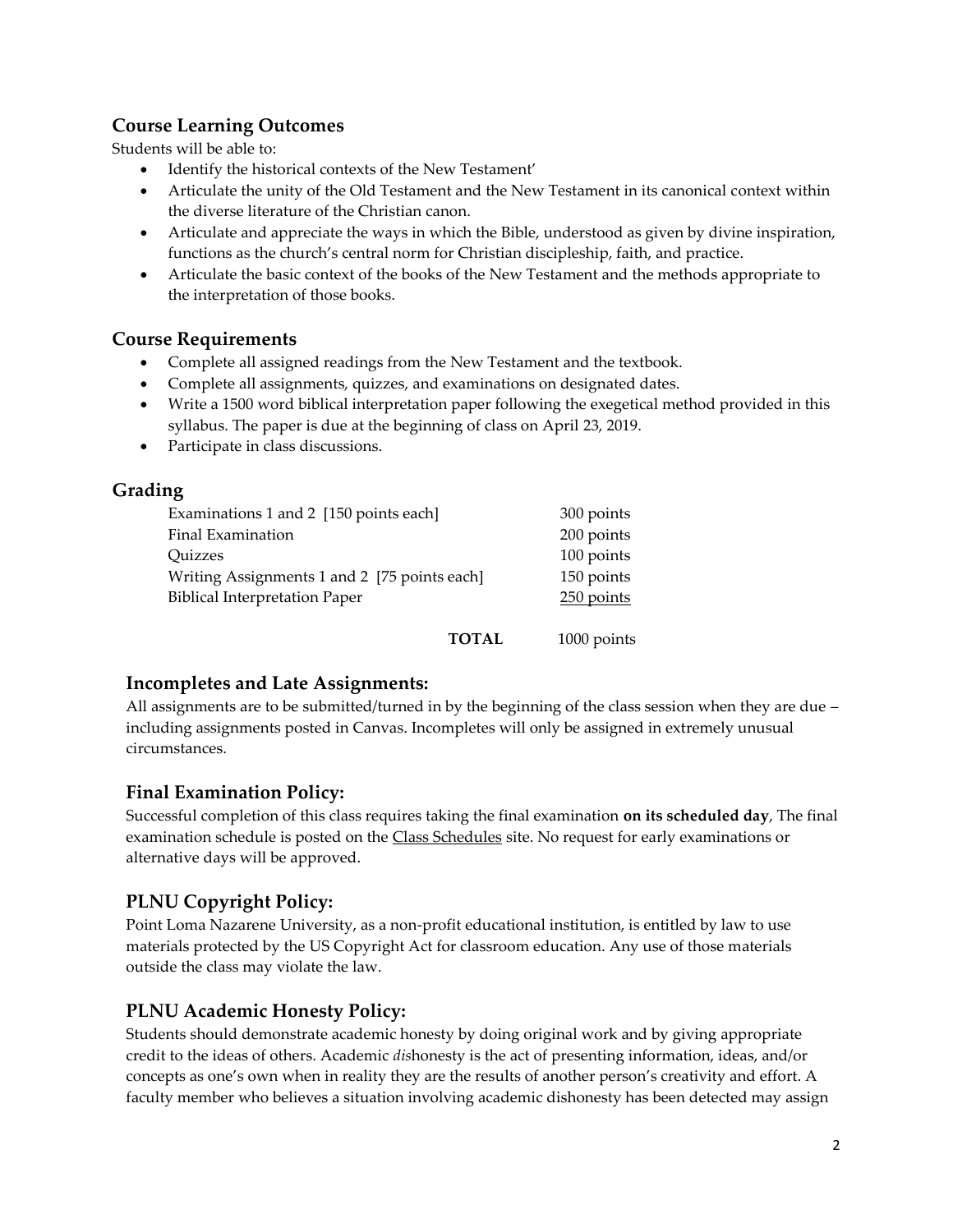a failing grade for that assignment or examination, or, depending on the seriousness of the offense, for the course. Faculty should follow and students may appeal using the procedure in the university Catalog. See *Academic Policies* for definitions of kinds of academic dishonesty and for further policy information.

## **PLNU Academic Accommodations Policy:**

If you have a diagnosed disability, please contact PLNU's Disability Resource Center (DRC) within the first two weeks of class to demonstrate need and to register for accommodation by phone at 619-849- 2486 or by e-mail at [DRC@pointloma.edu.](mailto:DRC@pointloma.edu) See Disability Resource Center for additional information.

### **Inclusive Language Statement:**

The School of Theology and Christian Ministry (STCM) is committed to the equality of women and men. Recognizing that people have often used the English language in ways that imply the exclusion of inferiority of women, the STCM urges students, faculty and staff to avoid sexist language in public discourse, in classroom discussions, and in their writing.

#### **Date Lectures Reading Assignments** Jan 10 | Introduction to the Class -- Visit Library | 1John 5:1-5 Jan 15 New Testament Background: The Roman World New Testament Background: The Jewish World **INT** 17-37 **INT** 39-57 Jan 17 The New Testament Writings Jesus / The Gospels **INT** 59-75 **INT** 77-93; 95-117 Jan 22 The Gospel of Mark (1) **INT** 141-59; Mark 1-8 Jan 24 | The Gospel of Mark (2) Mark 9-16 Jan 29 The Gospel of Matthew **INT** 119-39; Matthew 1-18 Jan 31 The Gospel of Luke **Interval and INT** 161-81; Luke 1-24 Feb 5 The Gospel of John **INT** 183-203 Feb 7 The Acts of the Apostles **INT** 205-29; Acts 1-28 Feb 12 **Exam 1** Feb 14 The New Testament Letters / Paul **INT** 231-45; 247-69 Feb 19 Romans (1) **INT** 271-87; Romans 1-6 Feb 21 Romans (2) Romans 7-16 **Feb 26** 1 Corinthians **IDE** 1 Corinthians 1-16 Feb 28 2 Corinthians **INT** 309-21; 2 Corinthians 1-13 Mar 5 **No Class – Spring Break** Mar 7 **No Class – Spring Break** Mar 12 Galatians (1) **INT** 323-37; Galatians 1-3 Mar 14 Galatians (2) Galatians 4-6 Mar 19 **Exam 2** Mar 21 Ephesians / Colossians **INT** 339-55; 371-85; Ephesians 1-6; Colossians 1-4 Mar 26 Philippians / Philemon **INT** 357-69; 431-41; Philippians 1-4; Philemon 1 Mar 28 **1 1 Thessalonians / 2 Thessalonians <b>INT** 387-401; 403-11; 1 Thess 1-5; 2Thess 1-3 April 2 The Pastoral Letters (1Timothy; 2Timothy; Titus) **INT** 413-29; 1 Timothy 1-6; 2Timothy 1-4; Titus 1-3 April 4 Hebrews (1) **INT** 443-59; Hebrews 1-13 April 9 Hebrews (2) / James **INT** 461-77; James 1-5

### **Class Schedule and Reading Assignments**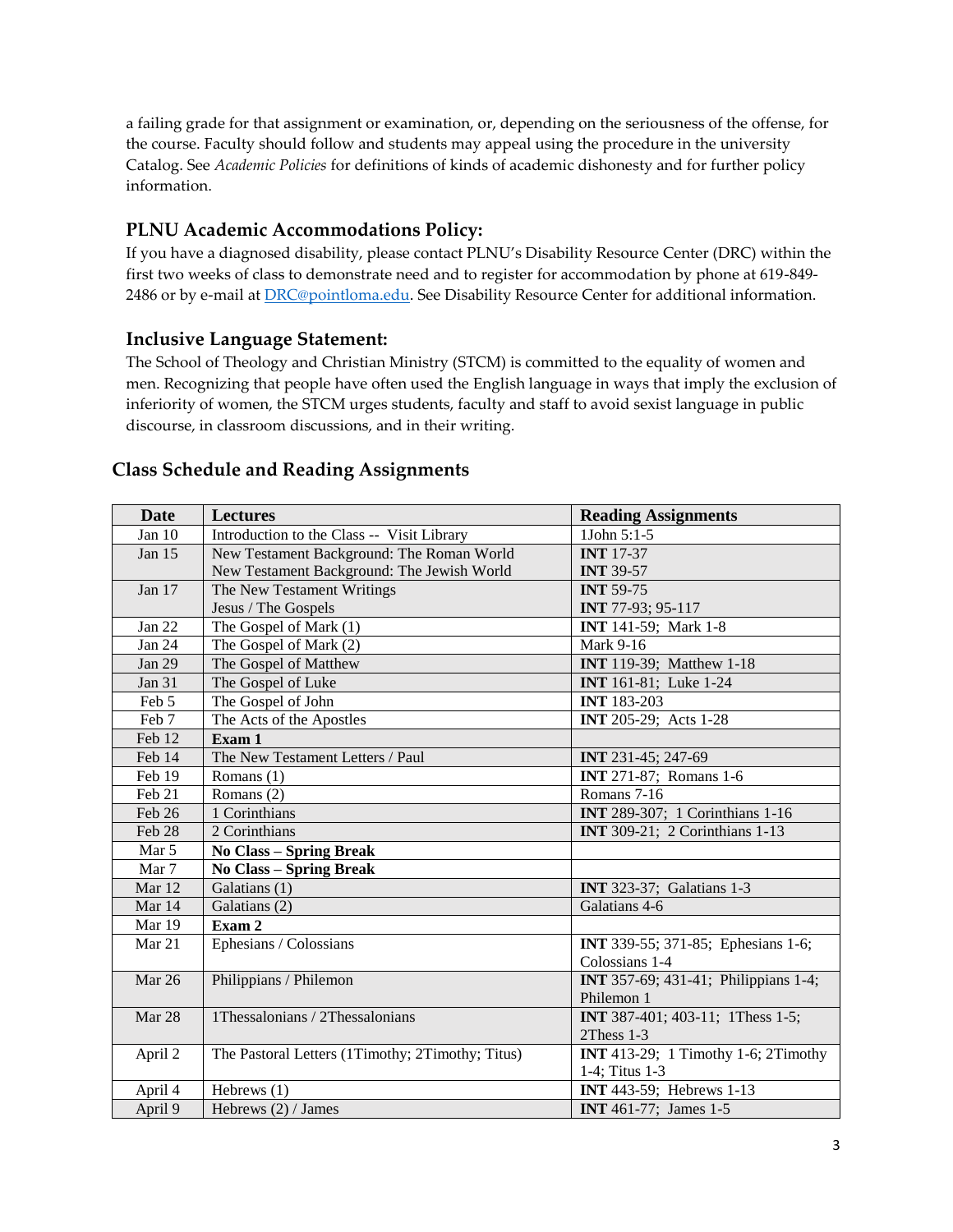| April 11 | 1 Peter / 2 Peter / Jude                 | <b>INT</b> 479-95; 497-505; 523-29;        |
|----------|------------------------------------------|--------------------------------------------|
|          |                                          | 1 Peter 1-5; 2Peter 1-3; Jude              |
| April 16 | Johannine Letters                        | <b>INT</b> 507-21; 1John 1-5; 2John; 3John |
| April 18 | <b>No Class – Easter Recess</b>          |                                            |
|          |                                          |                                            |
| April 23 | The Revelation of John (1)               | <b>INT</b> 531-51; Revelation 1-12         |
|          | <b>Biblical Interpretation Due</b>       |                                            |
|          |                                          |                                            |
| April 25 | The Revelation of John (2)               | Revelation 13-22                           |
|          |                                          |                                            |
| May 2    | Final Examination $-10:30$ AM $-1:00$ PM |                                            |

## **Interpretation Guide:**

1. To find the meaning of your selected passage chose a thought-unit of reasonable size. If it is too large, you will not be able to provide adequate detail. If too small, you may not have enough content to demonstrate a structural meaning. A non-narrative thought-unit could range from six to 15 verses; a narrative passage might be considerably longer (cf. Jesus and the Woman at the Well [John 4]; David and Bathsheba [2 Samuel 11-12]). Briefly explain why your passage is a legitimate thought unit. Look for indicators such as change of subject, speaker, location, genre, etc.

2. The goal of the assignment is to learn how to find an appropriate meaning by analyzing the structure, setting, and content of the thought-unit. As you begin this task, read, re-read, and re-re-read your passage before you begin researching your passage. After four or five readings of the text, begin to note (by writing down) what you observe about the passage and any questions that are raised in your mind.

3. Think about and, if necessary, investigate the purpose(s) of the book in which your chosen passage finds its place. You may find this information in an introduction to the Old/New Testament or in the opening of a standard commentary.

4. Now look intensely at the passage itself. Begin this point by noting carefully the genre of your book/passage (cf. Fee and Stuart here). Probe the text by asking relevant questions of it. Find the parts of which it is composed. Make an outline of the passage.

#### **Questions to ask of your text**:

(1) What is the historical context of your passage? This includes pertinent political, cultural and social factors, and especially the occasion and purpose of the text. What situation called forth the text from the author? Who is writing/speaking to whom and why? What outside information do we need to know in order to understand what is being said? Are there possible and/or identifiable multiple historical contexts? For example, in the NT the gospels have the dual setting of Jesus in his ministry and also that of the evangelists and his church. In the OT one might think of the setting of the person Ruth as well as the setting of those for whom the book of Ruth was initially written.

(2) What is the literary context of your passage? What is the larger argument/story-line that you passage is a part of, and what part does you text play in that argument/story-line? What is the writer's line of thought and where does your passage fit within it?